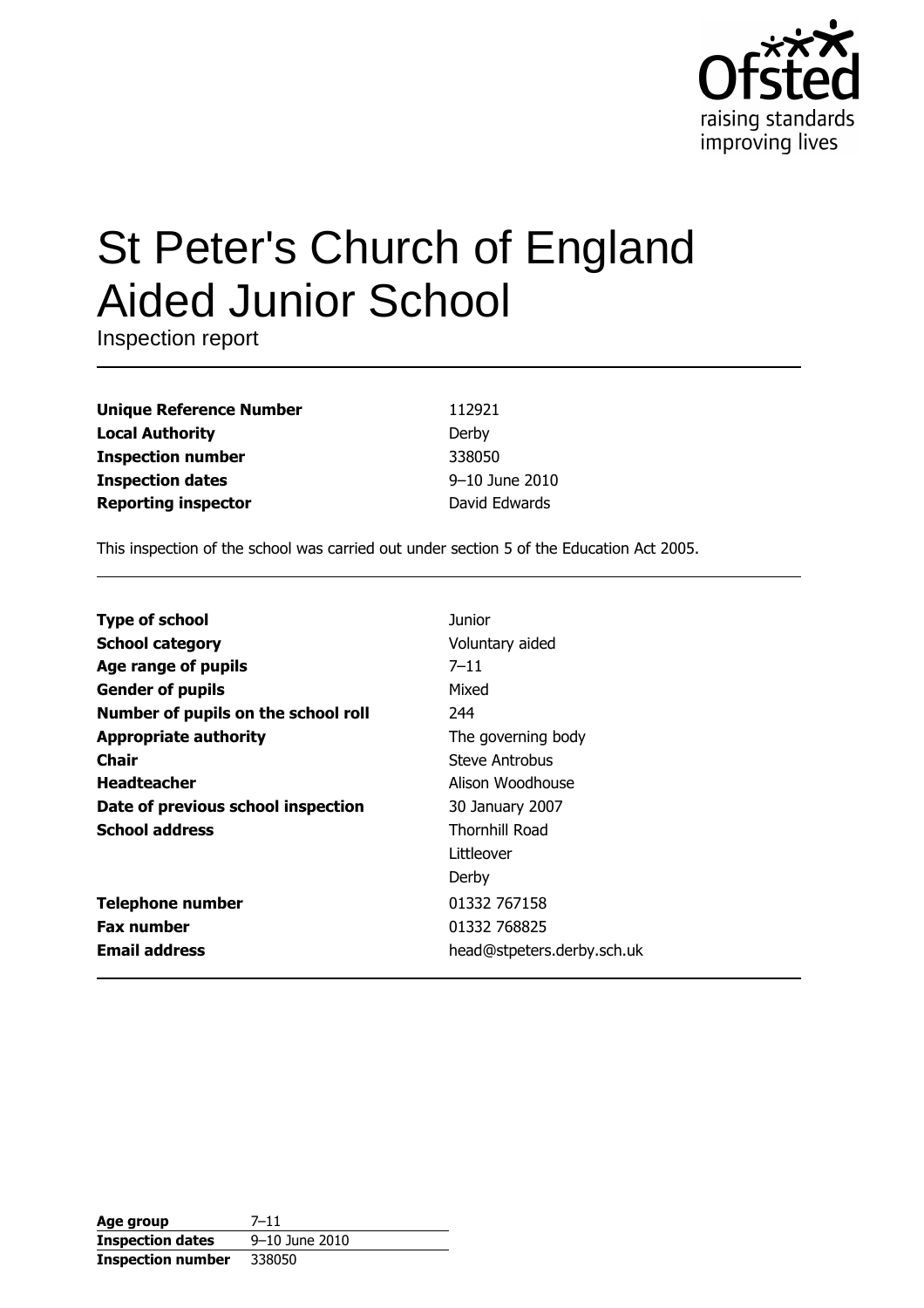The Office for Standards in Education, Children's Services and Skills (Ofsted) regulates and inspects to achieve excellence in the care of children and young people, and in education and skills for learners of all ages. It regulates and inspects childcare and children's social care, and inspects the Children and Family Court Advisory Support Service (Cafcass), schools, colleges, initial teacher training, work-based learning and skills training, adult and community learning, and education and training in prisons and other secure establishments. It rates council children's services, and inspects services for looked after children, safequarding and child protection.

Further copies of this report are obtainable from the school. Under the Education Act 2005, the school must provide a copy of this report free of charge to certain categories of people. A charge not exceeding the full cost of reproduction may be made for any other copies supplied.

If you would like a copy of this document in a different format, such as large print or Braille, please telephone 08456 404045, or email enquiries@ofsted.gov.uk.

You may copy all or parts of this document for non-commercial educational purposes, as long as you give details of the source and date of publication and do not alter the documentation in any way.

Royal Exchange Buildings St Ann's Square Manchester M2 7LA T: 08456 404045 Textphone: 0161 618 8524 E: enquiries@ofsted.gov.uk W: www.ofsted.gov.uk © Crown copyright 2010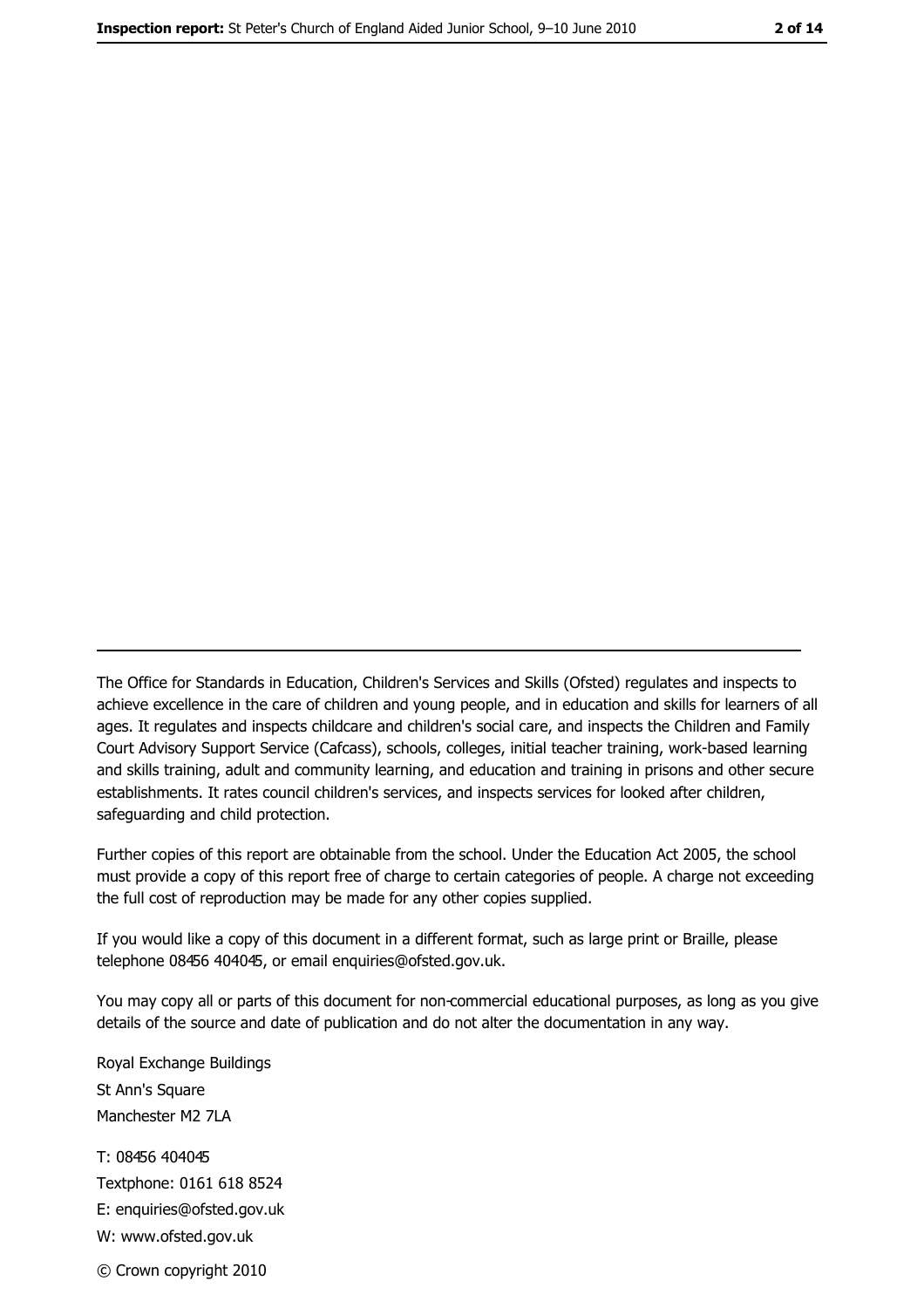# **Introduction**

This inspection was carried out by three additional inspectors. Fifteen lessons and 11 teachers were observed. Inspectors scrutinised policies, analysed pupils' work, checked numerical information on their current progress and talked to them about it. The team also analysed the school improvement plan, governors' minutes and met parents, carers and governors. Questionnaire returns were received from 97 parents and carers and were considered. Pupil questionnaires were also taken into consideration.

The inspection team reviewed many aspects of the school's work. It looked in detail at the following:

- the quality of pupils' learning and the progress made by different groups of learners  $\blacksquare$ in the key subjects
- how the curriculum is adapted to meet the pupils' different starting points and  $\blacksquare$ capabilities
- how leaders and managers at all levels use pupil outcomes, the analysis of  $\blacksquare$ assessment tracking data and monitoring evidence to close the gap in attainment between different groups of pupils
- how governors monitor and evaluate the school's performance and help to set  $\blacksquare$ priorities for improvement.

# **Information about the school**

This is an average-sized junior school. About half of the pupils are of White British origin, with the remainder comprised of pupils from an Indian, Pakistani or Black Caribbean background. The percentage of pupils from a minority ethnic background is much higher than the national figure, as is the number of pupils for whom English is an additional language. The proportion of pupils with special educational needs and/or disabilities is broadly average. The school has achieved a number of national awards. These include Artsmark Gold, Active Mark, Basic Skills Quality Mark for 12 consecutive years, Investors in People bronze award and Global Schools Intermediate award. St Peter's also has Healthy Schools status and has been awarded the Financial Management Standard for Schools.

The current headteacher was acting headteacher at the time of the last inspection, but has since been appointed on a permanent basis. At the time of the last inspection, there were two assistant headteachers, who have subsequently left. They have been replaced by a deputy headteacher who arrived in the school at the end of the spring term 2009.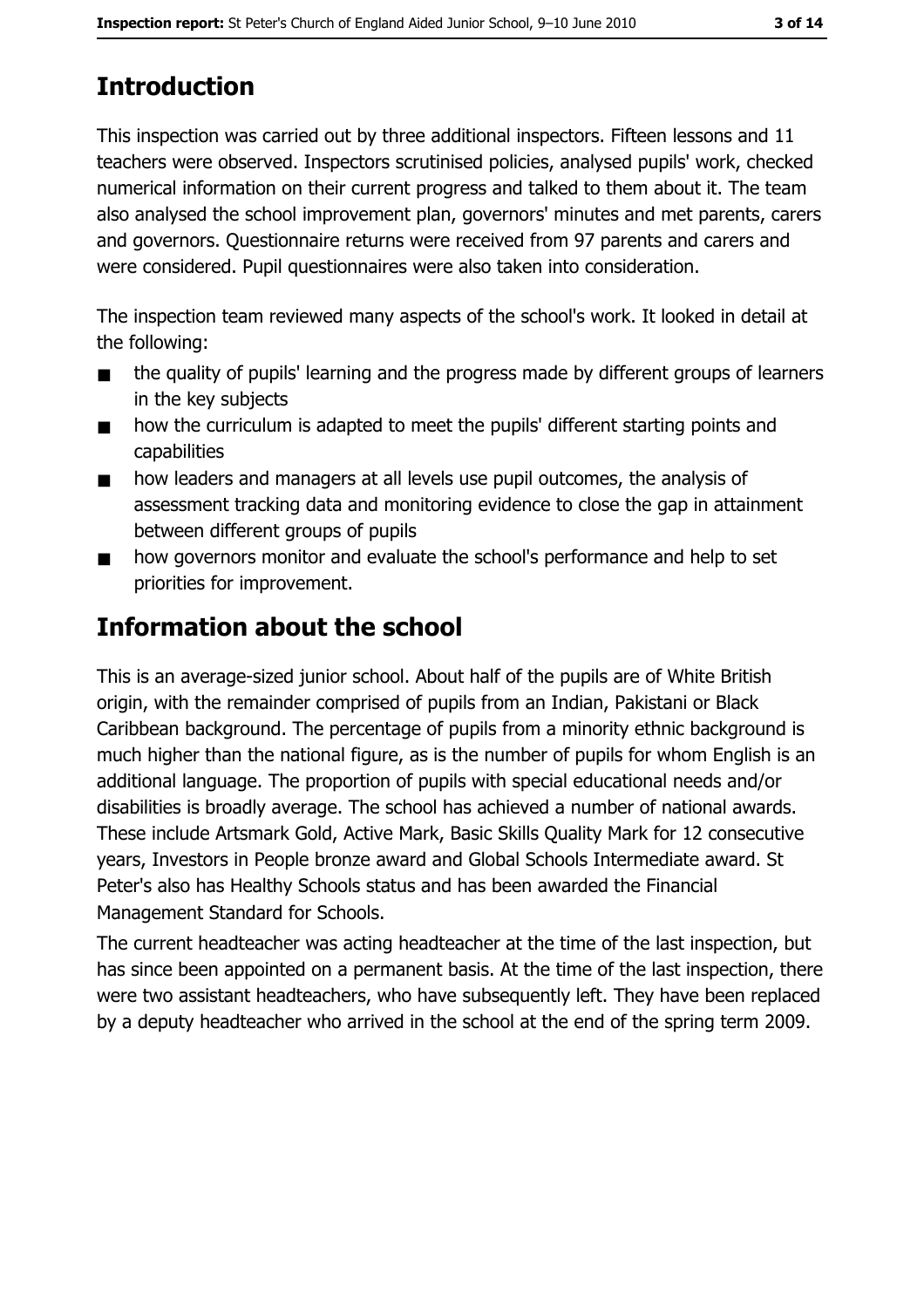Inspection grades: 1 is outstanding, 2 is good, 3 is satisfactory, and 4 is inadequate Please turn to the glossary for a description of the grades and inspection terms

# **Inspection judgements**

## Overall effectiveness: how good is the school?

### The school's capacity for sustained improvement

## **Main findings**

This is a satisfactory but improving school, which is emerging strongly from a period of instability with staffing. The headteacher and deputy headteacher have created strong and visionary leadership which is having a positive impact on raising the attainment, achievement and the progress of pupils across the school. Attainment overall had been broadly in line with the national expectations at the end of Year 6 for several years. However, changes in staffing contributed to a significant dip in attainment in mathematics at the end of Key Stage 2 in 2009 and slowed down the improvements that were evident following the last inspection. English attainment was above that seen nationally in 2008 and 2009. The school gave a high priority to improving writing and the measures put into place have resulted in attainment in writing now being in line with the national average, whilst reading standards have remained high. The leadership has been effective in raising the standards of mathematics in the school this year, so that pupil attainment in the subject is again broadly in line with national expectations at the end of Key Stage 2. Inspection evidence shows that the attainment of all groups of pupils, the progress they are making in lessons and the quality of their work is improving consistently. The school recognises the need to raise standards in mathematics and science to match those in English.

Achievement is satisfactory. Teaching and progress is also satisfactory overall, with examples of good teaching that enables pupils to make good progress. In one effective example, the teacher dressed as Perseus and challenged pupils' thinking to ask pertinent questions and check their understanding. The pupils were thoroughly engaged throughout the lesson and made good progress. In contrast, the pace of learning slows when teachers do not use questioning effectively to challenge pupils to think more deeply about their learning. Teachers also acknowledge pupils' achievements but do not always provide them with specific guidance about how to improve their work and achieve their learning targets.

Care, guidance and support are good. The school is a safe and happy place. Pupils enjoy being there and the parents affirm this view. The strong relationships between staff and pupils, and the school's visible Christian focus, helps pupils to learn what is right and wrong. The pupils' good behaviour and application to their work are making a significant contribution to the improving standards in mathematics and English.

The curriculum has improved significantly since the last inspection. It is enriched and made more exciting, and is reflecting the multicultural make up of the school. It prepares pupils well for their next stage of their education and helps them to make links between different subjects to enhance their progress.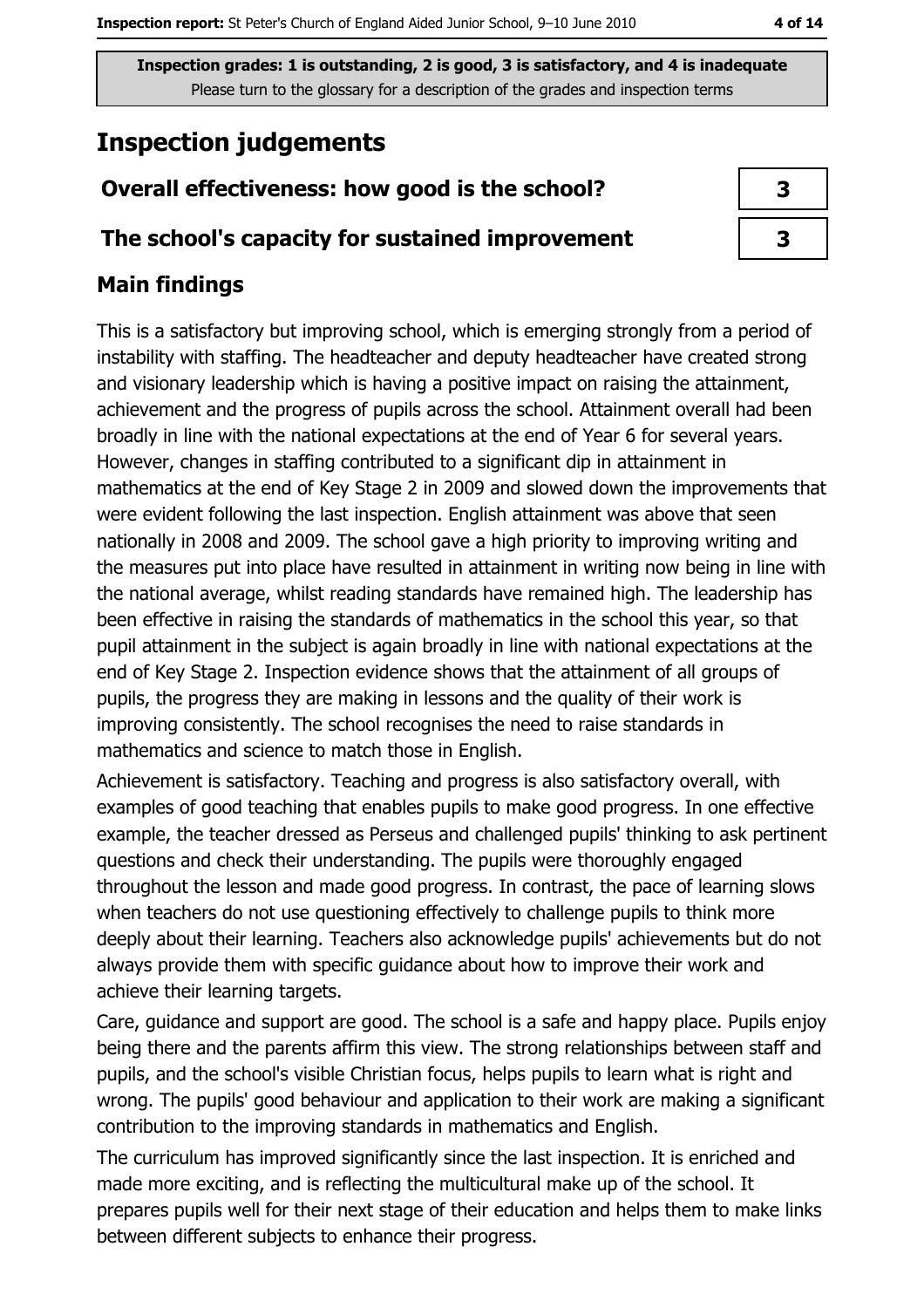3

Inspection grades: 1 is outstanding, 2 is good, 3 is satisfactory, and 4 is inadequate Please turn to the glossary for a description of the grades and inspection terms

Although lessons are monitored by the headteacher and senior leaders, other staff with leadership roles are not fully involved in this process. Lesson observations have led to an improvement in teaching, but have not had a sharp enough focus on the quality of pupils' learning. The governors and leadership team plans for further improvement are based on accurate self-evaluation. This, allied to the impact leaders have had in raising individual achievement in writing and mathematics across the school, shows a satisfactory capacity for further improvement.

## What does the school need to do to improve further?

- Raise attainment in other key subjects to the levels currently being achieved in  $\blacksquare$ English by:
	- using assessment information more effectively in science and mathematics lessons to identify when pupils are ready for the next steps in their learning
	- ensuring that teachers' questioning of pupils in lessons challenges them to think more deeply about their learning to accelerate their progress.
- Improve assessment strategies in order to underpin pupils' further learning and the progress they make by:
	- ensuring a more consistent approach to the use of assessment by cascading the good practice which already exists within the school
	- responding to pupils' work, both orally and through teacher marking in books, by informing them of the specific actions they need to take to improve and achieve their learning targets.
- Improve the overall quality of teaching by:  $\blacksquare$ 
	- extending the monitoring of lessons to middle as well as senior leaders.
	- ensuring that lesson monitoring focuses more on the quality of pupils'  $-$
	- learning so they achieve consistently good outcomes.
- About 40% of the schools whose overall effectiveness is judged satisfactory may  $\blacksquare$ receive a monitoring visit by an Ofsted inspector before their next section 5 inspection.

## **Outcomes for individuals and groups of pupils**

From their various starting points pupils' achievement is satisfactory. Recent improvements in mathematics and the higher-than-average standards in English demonstrate that attainment is rising and pupils' progress is accelerating. This is clearly exemplified by the work in pupils' books and by the significant improvement in writing across the school. The school's current assessment data indicate the improved progress that all groups of pupils are making, particularly in Year 5 and 6. The current Year 6 are firmly on track to achieve the challenging targets set by the school for mathematics and English but, based on the school data, attainment in science is currently average.

Pupils with special educational needs and/or disabilities make at least satisfactory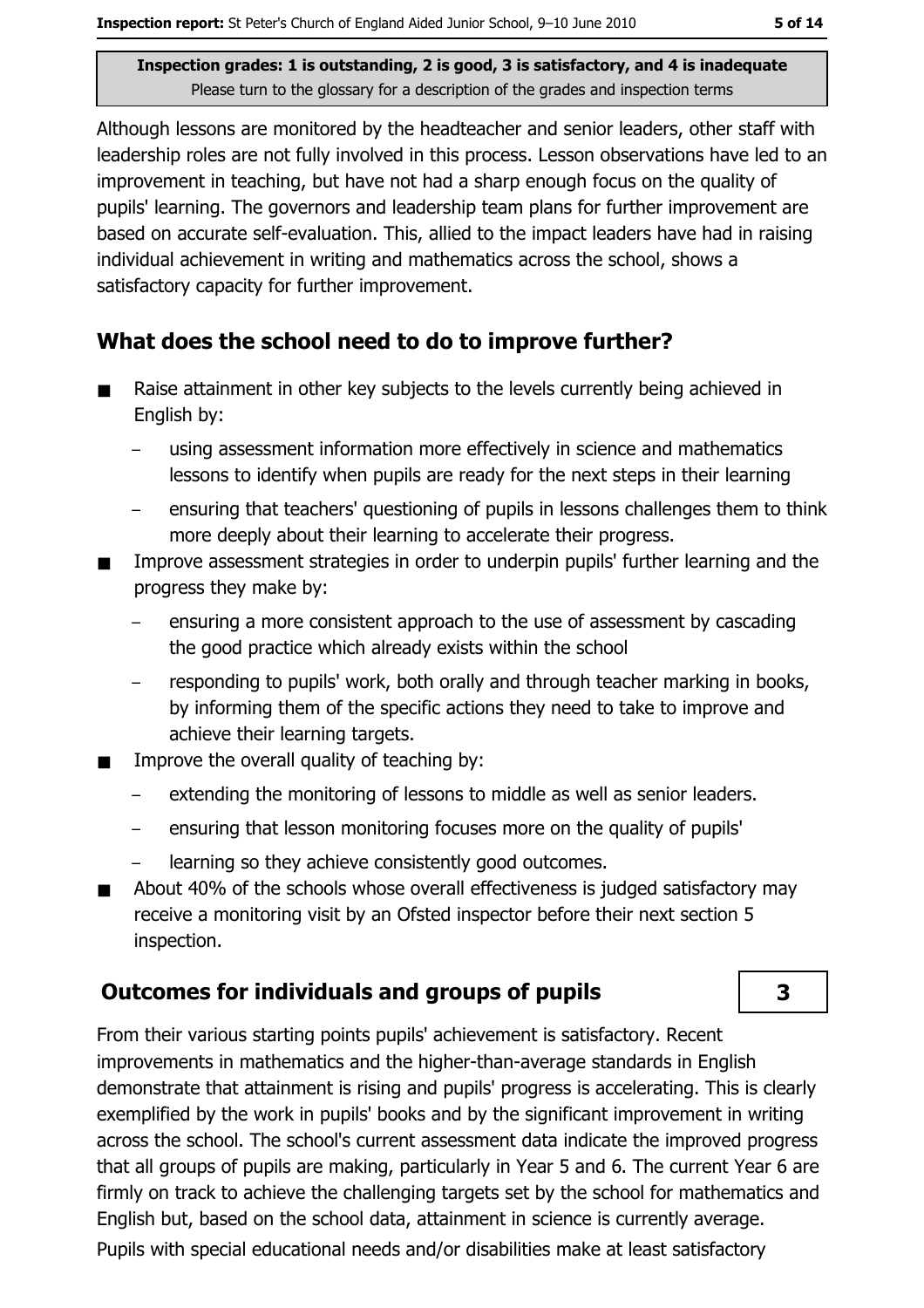#### Inspection grades: 1 is outstanding, 2 is good, 3 is satisfactory, and 4 is inadequate Please turn to the glossary for a description of the grades and inspection terms

progress. The same is true of minority ethnic pupils. The school's assessment information correctly shows that a greater proportion of pupils are expected to reach the levels for their age than previously. The school has started to tackle the dip in mathematics standards by placing a greater emphasis on developing pupils' investigative, problem-solving skills and mental mathematics ability. In one good example, pupils made good progress in their learning when taking part in a quick-fire mental mathematics activity, involving rapid recall of number facts.

Pupils from the many different backgrounds and home countries are friendly and considerate towards each other and the adults they work with. They feel safe and know what do to and whom to turn to if they have a concern. Pupils enjoy school and this is reflected in their above-average attendance. Behaviour is good and pupils make a positive contribution to many aspects of school life. For example, they are willing to take on various responsibilities, such as being lunchtime monitors. The school council members take the task of representing their classmates very seriously. Their charitable work and raising funds for playtime equipment are examples of the way that they develop the skills necessary to ensure their future economic success in later life. These qualities are supported by pupils' sound basic skills in literacy, mathematics and information and communication technology, and their good social development. Pupils also make a strong contribution to the school and wider community through their various activities. Their spiritual, moral and social skills are underpinned by the school's strong Christian commitment and pupils' cultural understanding is developed through the way cultural diversity is celebrated within the school.

These are the grades for pupils' outcomes

| Pupils' achievement and the extent to which they enjoy their learning                                       |                         |
|-------------------------------------------------------------------------------------------------------------|-------------------------|
| Taking into account:<br>Pupils' attainment <sup>1</sup>                                                     | 3                       |
| The quality of pupils' learning and their progress                                                          | 3                       |
| The quality of learning for pupils with special educational needs and/or<br>disabilities and their progress | 3                       |
| The extent to which pupils feel safe                                                                        | 2                       |
| <b>Pupils' behaviour</b>                                                                                    | $\overline{\mathbf{2}}$ |
| The extent to which pupils adopt healthy lifestyles                                                         | $\mathbf{2}$            |
| The extent to which pupils contribute to the school and wider community                                     |                         |

The grades for attainment and attendance are: 1 is high; 2 is above average; 3 is broadly average; and 4 is low.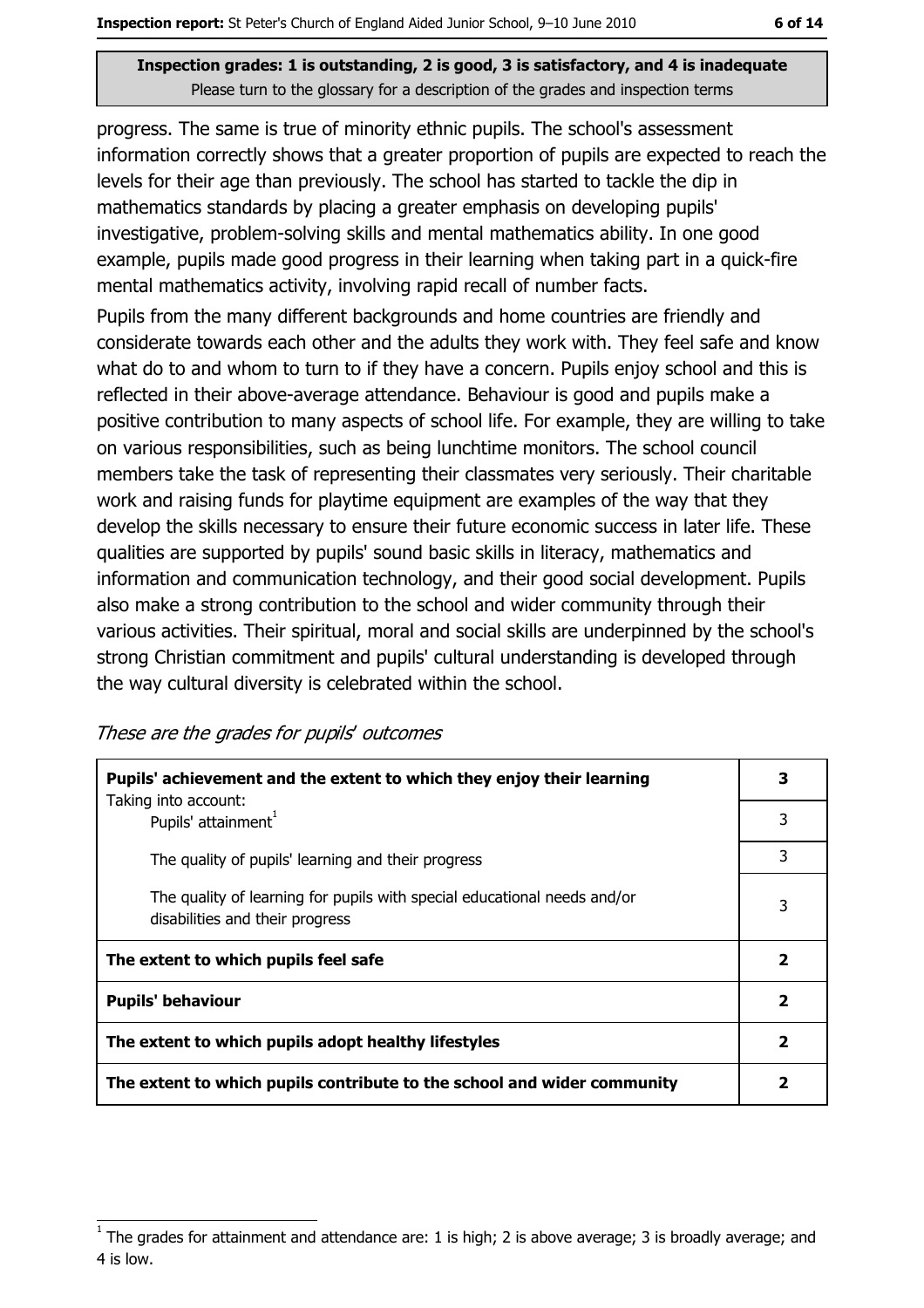| Inspection grades: 1 is outstanding, 2 is good, 3 is satisfactory, and 4 is inadequate<br>Please turn to the glossary for a description of the grades and inspection terms |   |  |
|----------------------------------------------------------------------------------------------------------------------------------------------------------------------------|---|--|
| The extent to which pupils develop workplace and other skills that will<br>contribute to their future economic well-being                                                  | 2 |  |
| Taking into account:<br>Pupils' attendance <sup>1</sup>                                                                                                                    | 2 |  |
| The extent of pupils' spiritual, moral, social and cultural development                                                                                                    |   |  |

### How effective is the provision?

The majority of lessons are carefully planned and the content well matched to the needs and abilities of the pupils. The skilled support of teaching assistants who deliver well-planned tasks for those pupils with special educational needs and for pupils who speak English as an additional language, helps these pupils in making satisfactory and sometimes better gains in their learning. Teachers make lessons interesting, for example by using information and communication technology or role play and drama to bring learning alive. The consistent celebration of pupils' efforts and successes helps to ensure that pupils are motivated and willing to do their best.

Day-to-day assessments of pupils' progress and attainment are accurate. Older pupils, in particular, are knowledgeable about their targets and many of them have a clear view of how to make their work better. However, there are missed opportunities in several classes to involve pupils more closely in precisely evaluating their own successes and those of fellow pupils, to empower them to take greater control of their learning when deciding on the next steps for improvement.

The curriculum and the good range of additional activities and after-school clubs make a significant contribution to the quality of pupils' learning and enjoyment of school. These clubs include science, art, sport and music and an illuminate club. All are popular and well attended. The work of school is enriched well by its partnerships with cluster schools and the involvement of creative partners who bring additional skills to enhance pupils' enjoyment and learning.

Strong links with parents and carers and effective partnerships with a range of agencies give good support for pupils with specific needs, the most vulnerable and the significant proportion of pupils from minority ethnic groups for whom English is a second language. The good care, guidance and support that pupils receive help them to overcome barriers to learning and to deal with making difficult choices, including those to do with staying safe and keeping healthy.

| The quality of teaching                                                                                    |  |
|------------------------------------------------------------------------------------------------------------|--|
| Taking into account:<br>The use of assessment to support learning                                          |  |
| The extent to which the curriculum meets pupils' needs, including, where<br>relevant, through partnerships |  |
| The effectiveness of care, guidance and support                                                            |  |

These are the grades for the quality of provision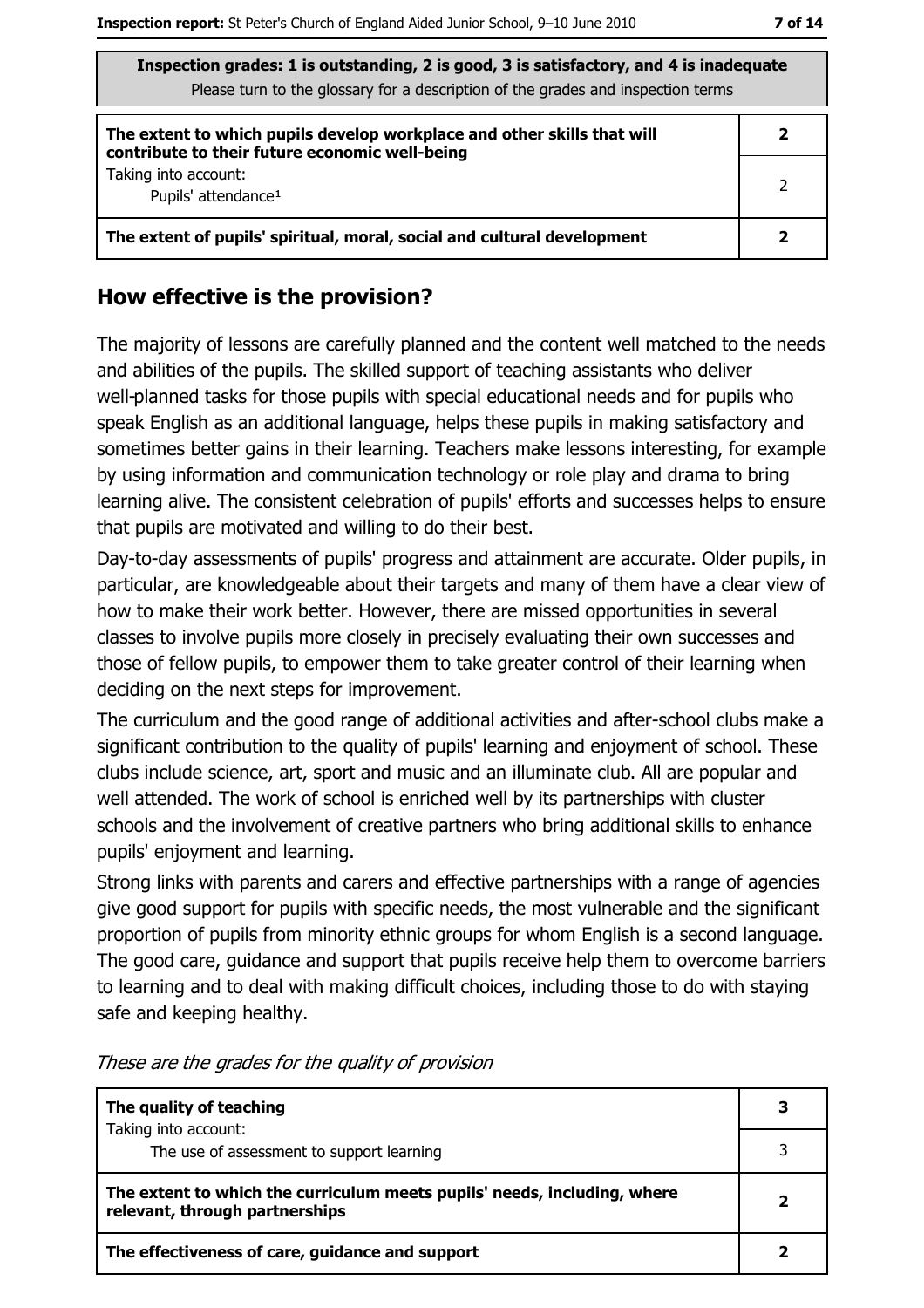Inspection grades: 1 is outstanding, 2 is good, 3 is satisfactory, and 4 is inadequate Please turn to the glossary for a description of the grades and inspection terms

#### How effective are leadership and management?

The headteacher and senior leaders, in partnership with the governing body, have evolved an accurate picture of what works well and what needs to be improved. Suitably challenging targets are set for pupils' attainment and these are based on the information gained from the school's systems for tracking progress year on year. These are much more rigorous and accurate than at the last inspection. Whilst the headteacher's monitoring of lesson observations has led to an improvement in the quality of teaching, middle managers are not sufficiently involved in this process. A well-thought-out plan of improvement is in place, which is linked closely to arrangements for the continued professional development of staff. This means that weaknesses are recognised at an early stage, addressed logically and overcome, as for example in mathematics and writing and the disparity in achievement of some groups of pupils. Lesson observations and pupils' work confirm that the previous gaps in attainment are being successfully narrowed, illustrating the good promotion of equality of opportunity.

The governing body take pride in their responsibilities and fulfil their duties appropriately. They are knowledgeable about the school. They have a good understanding of its strengths and are becoming increasingly involved in evaluating the quality of provision and planning for improvement. They have plans for more regular formal monitoring of activities and to increase their expertise on financial matters. They make certain that arrangements to ensure that all adults are suitable to work with children, and that child protection arrangements and assessments to minimise any form of risk are in place and work effectively. They have a detailed community cohesion plan of action. This is ensuring that the school is a cohesive community, which engages well with its locality and helps pupils to gain a good understanding of life in Britain. The links with a school in India are enhancing pupils' understanding of cultures other than their own. The school is constantly seeking ways of effectively engaging with parents and carers to support their children's learning. An example is the way it responded to parental requests to put on mathematic workshops so that they can better support their children's learning in this subject.

| The effectiveness of leadership and management in embedding ambition and<br>driving improvement                                                                     |   |
|---------------------------------------------------------------------------------------------------------------------------------------------------------------------|---|
| Taking into account:<br>The leadership and management of teaching and learning                                                                                      | 3 |
| The effectiveness of the governing body in challenging and supporting the<br>school so that weaknesses are tackled decisively and statutory responsibilities<br>met |   |
| The effectiveness of the school's engagement with parents and carers                                                                                                |   |
| The effectiveness of partnerships in promoting learning and well-being                                                                                              |   |

These are the grades for leadership and management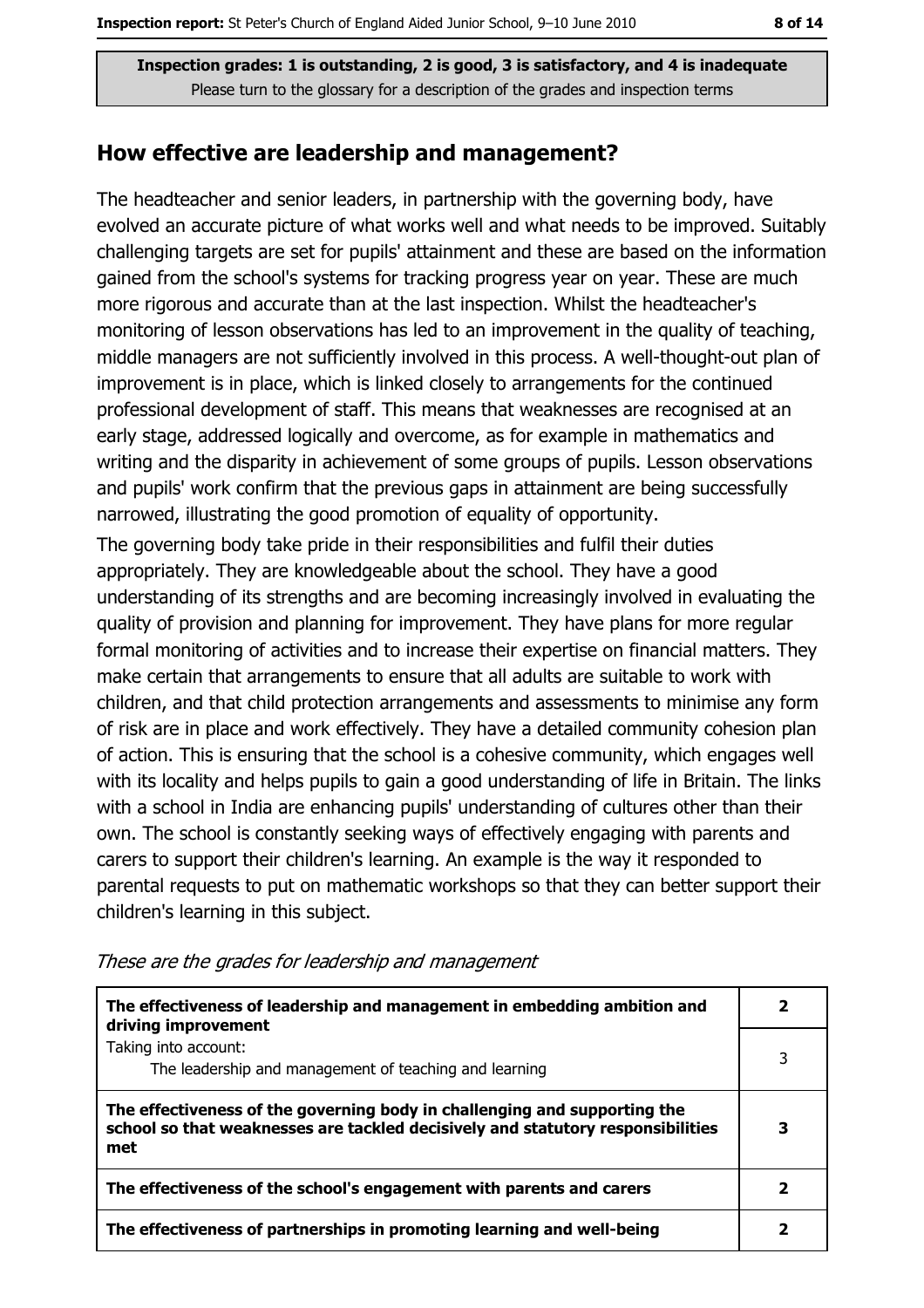$\overline{2}$ 

 $\overline{\mathbf{3}}$ 

| Inspection grades: 1 is outstanding, 2 is good, 3 is satisfactory, and 4 is inadequate<br>Please turn to the glossary for a description of the grades and inspection terms |   |  |
|----------------------------------------------------------------------------------------------------------------------------------------------------------------------------|---|--|
| The effectiveness with which the school promotes equality of opportunity and<br>tackles discrimination                                                                     | , |  |
| The effectiveness of safequarding procedures                                                                                                                               |   |  |

The effectiveness with which the school promotes community cohesion

The effectiveness with which the school deploys resources to achieve value for money

#### **Views of parents and carers**

Parents and carers are very supportive of the school and many make a significant contribution to the partnership of helping to develop their children's learning. The views of a large majority of parents are positive about almost all aspects of the school. Some parents feel their children are not making enough progress, but inspection evidence clearly indicates that pupils make at least satisfactory progress. A minority of parents feel that the school does not support them to help with their child's learning, but the frequency of homework and good lines of communication suggest otherwise. Other parents feel the school does not take sufficient account of their views and suggestions. Inspectors noted the school responded to parents' requests to be better informed about how they could support their children with mathematics by holding a parent mathematics workshop and producing a booklet to inform parents about mathematics teaching in the school.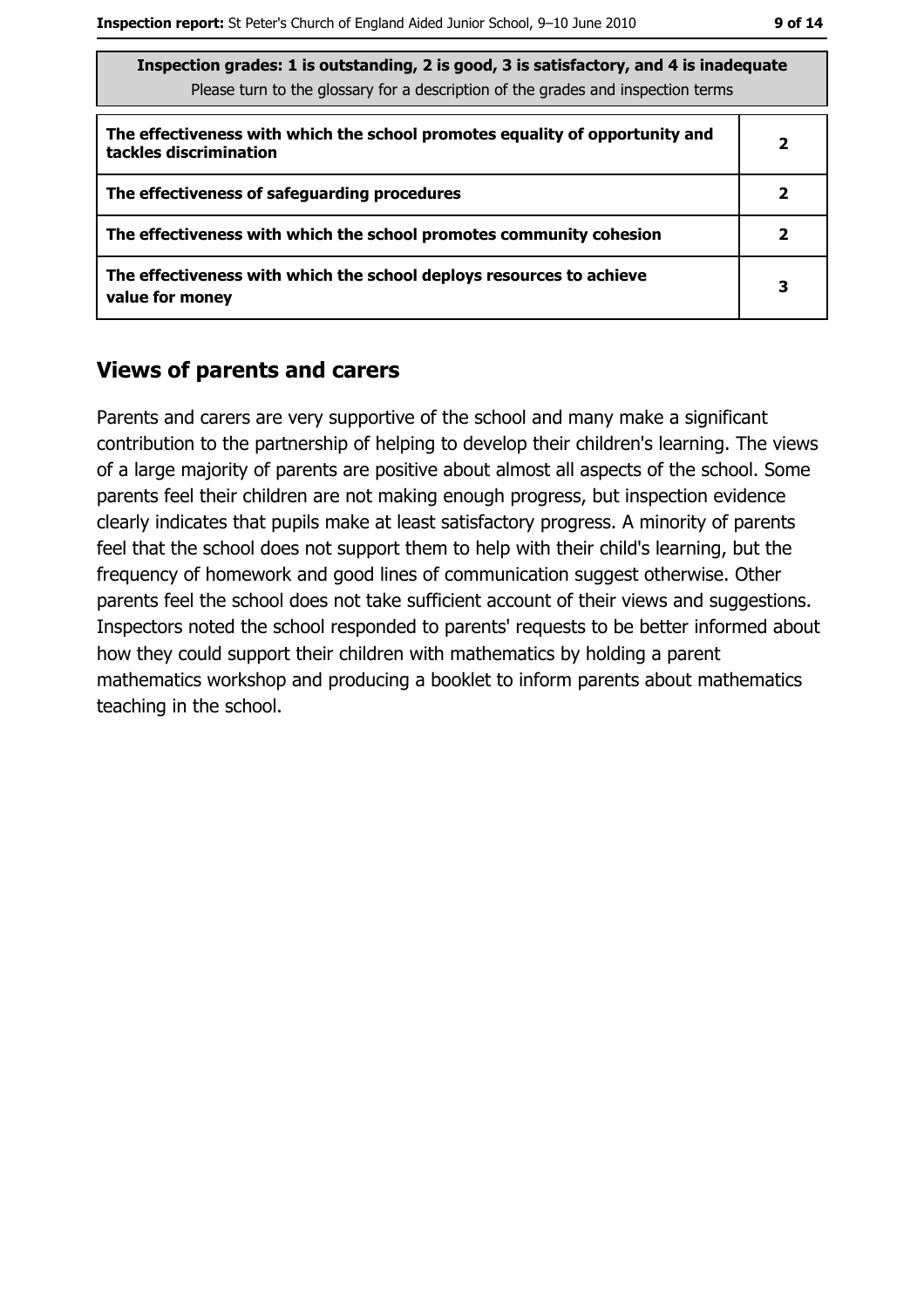#### Responses from parents and carers to Ofsted's questionnaire

Ofsted invited all the registered parents and carers of pupils registered at St Peter's Church of England Aided Junior School to complete a questionnaire about their views of the school.

In the questionnaire, parents and carers were asked to record how strongly they agreed with 13 statements about the school. The inspection team received 97 completed questionnaires by the end of the on-site inspection. In total, there are 244 pupils registered at the school.

| <b>Statements</b>                                                                                                                                                                                                                                       | <b>Strongly</b><br><b>Agree</b> |               | <b>Agree</b> |               |                | <b>Disagree</b> |                | <b>Strongly</b><br>disagree |  |
|---------------------------------------------------------------------------------------------------------------------------------------------------------------------------------------------------------------------------------------------------------|---------------------------------|---------------|--------------|---------------|----------------|-----------------|----------------|-----------------------------|--|
|                                                                                                                                                                                                                                                         | <b>Total</b>                    | $\frac{1}{2}$ | <b>Total</b> | $\frac{0}{0}$ | <b>Total</b>   | $\frac{0}{0}$   | <b>Total</b>   | $\frac{0}{0}$               |  |
| My child enjoys school                                                                                                                                                                                                                                  | 37                              | 38            | 52           | 54            | 8              | 8               | $\mathbf 0$    | $\mathbf 0$                 |  |
| The school keeps my child<br>safe                                                                                                                                                                                                                       | 44                              | 45            | 50           | 52            | $\overline{2}$ | $\overline{2}$  | 1              | $\mathbf{1}$                |  |
| The school informs me<br>about my child's progress                                                                                                                                                                                                      | 19                              | 20            | 66           | 68            | 8              | 8               | $\overline{2}$ | $\overline{2}$              |  |
| My child is making enough<br>progress at this school                                                                                                                                                                                                    | 15                              | 15            | 61           | 63            | 16             | 16              | $\overline{2}$ | $\overline{2}$              |  |
| The teaching is good at this<br>school                                                                                                                                                                                                                  | 16                              | 16            | 67           | 69            | 11             | 11              | 1              | $\mathbf{1}$                |  |
| The school helps me to<br>support my child's learning                                                                                                                                                                                                   | 12                              | 12            | 68           | 70            | 14             | 14              | 1              | $\mathbf{1}$                |  |
| The school helps my child to<br>have a healthy lifestyle                                                                                                                                                                                                | 21                              | 22            | 69           | 71            | 5              | 5               | 0              | $\mathbf 0$                 |  |
| The school makes sure that<br>my child is well prepared for<br>the future (for example<br>changing year group,<br>changing school, and for<br>children who are finishing<br>school, entering further or<br>higher education, or<br>entering employment) | 20                              | 21            | 60           | 62            | 11             | 11              | 0              | $\mathbf 0$                 |  |
| The school meets my child's<br>particular needs                                                                                                                                                                                                         | 10                              | 10            | 68           | 70            | 14             | 14              | 1              | $\mathbf{1}$                |  |
| The school deals effectively<br>with unacceptable behaviour                                                                                                                                                                                             | 18                              | 19            | 65           | 67            | 8              | 8               | $\overline{2}$ | $\overline{2}$              |  |
| The school takes account of<br>my suggestions and<br>concerns                                                                                                                                                                                           | 10                              | 10            | 66           | 68            | 9              | 9               | $\overline{4}$ | $\overline{4}$              |  |
| The school is led and<br>managed effectively                                                                                                                                                                                                            | 16                              | 16            | 65           | 67            | 8              | 8               | 3              | 3                           |  |
| Overall, I am happy with my<br>child's experience at this<br>school                                                                                                                                                                                     | 24                              | 25            | 60           | 62            | 9              | 9               | $\overline{2}$ | $\overline{2}$              |  |

The table above summarises the responses that parents and carers made to each statement. The percentages indicate the proportion of parents and carers giving that response out of the total number of completed questionnaires. Where one or more parents and carers chose not to answer a particular question, the percentages will not add up to 100%.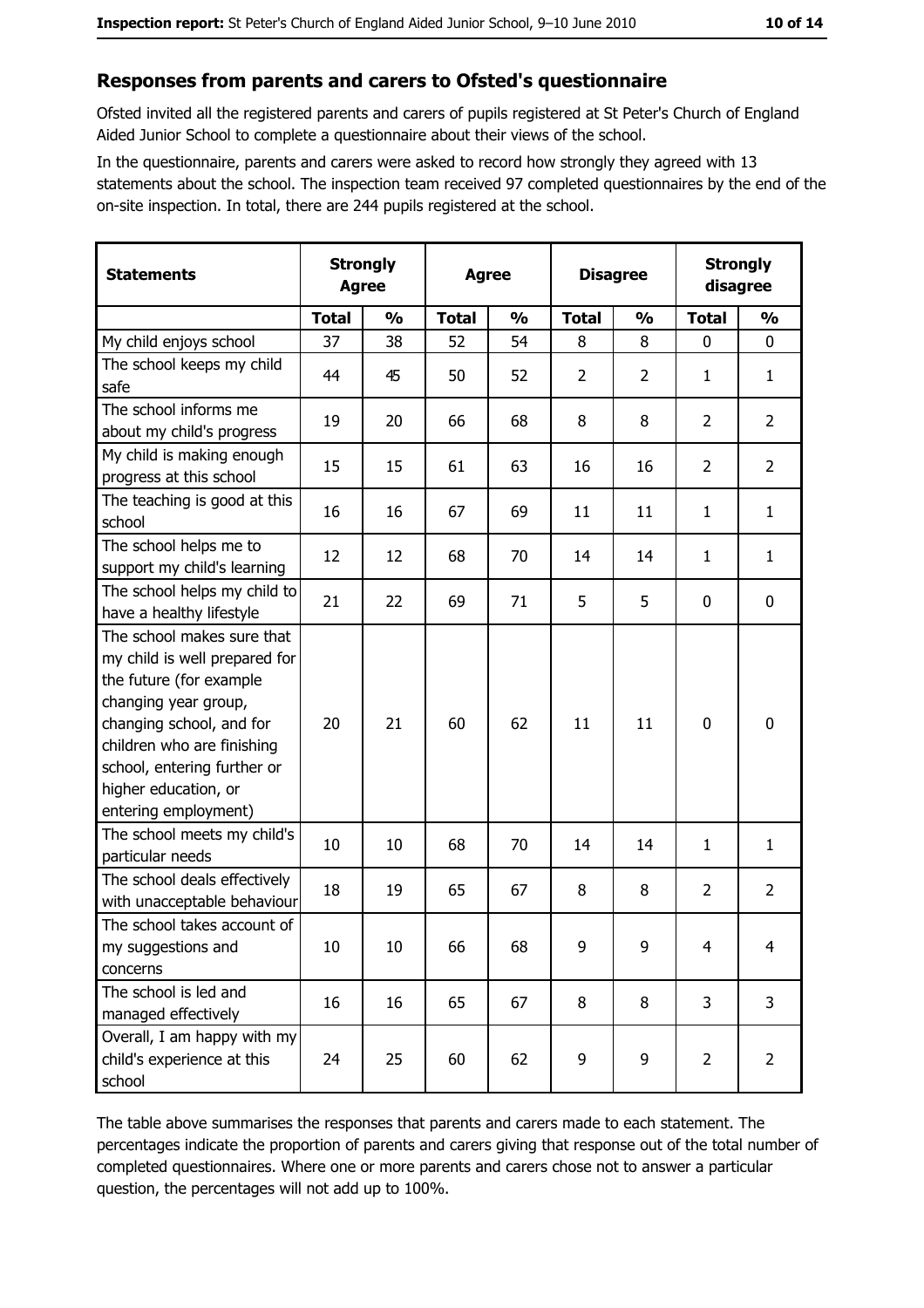# Glossary

| <b>Grade</b> | <b>Judgement</b> | <b>Description</b>                                                                                                                                                                                                               |
|--------------|------------------|----------------------------------------------------------------------------------------------------------------------------------------------------------------------------------------------------------------------------------|
| Grade 1      | Outstanding      | These features are highly effective. An oustanding<br>school provides exceptionally well for its pupils' needs.                                                                                                                  |
| Grade 2      | Good             | These are very positive features of a school. A school<br>that is good is serving its pupils well.                                                                                                                               |
| Grade 3      | Satisfactory     | These features are of reasonable quality. A satisfactory<br>school is providing adequately for its pupils.                                                                                                                       |
| Grade 4      | Inadequate       | These features are not of an acceptable standard. An<br>inadequate school needs to make significant<br>improvement in order to meet the needs of its pupils.<br>Ofsted inspectors will make further visits until it<br>improves. |

## What inspection judgements mean

## **Overall effectiveness of schools**

|                       | Overall effectiveness judgement (percentage of<br>schools) |      |                     |                   |
|-----------------------|------------------------------------------------------------|------|---------------------|-------------------|
| <b>Type of school</b> | <b>Outstanding</b>                                         | Good | <b>Satisfactory</b> | <b>Inadequate</b> |
| Nursery schools       | 51                                                         | 45   | 0                   | 4                 |
| Primary schools       | 6                                                          | 41   | 42                  | 10                |
| Secondary schools     | 8                                                          | 34   | 44                  | 14                |
| Sixth forms           | 10                                                         | 37   | 50                  | 3                 |
| Special schools       | 32                                                         | 38   | 25                  | 5                 |
| Pupil referral units  | 12                                                         | 43   | 31                  | 14                |
| All schools           | 9                                                          | 40   | 40                  | 10                |

New school inspection arrangements were introduced on 1 September 2009. This means that inspectors now make some additional judgements that were not made previously.

The data in the table above is for the period 1 September to 31 December 2009 and is the most recently published data available (see www.ofsted.gov.uk). Please note that the sample of schools inspected during the autumn term 2009 was not representative of all schools nationally, as weaker schools are inspected more frequently than good or outstanding schools.

Percentages are rounded and do not always add exactly to 100. Secondary school figures include those that have sixth forms, and sixth form figures include only the data specifically for sixth form inspection judgements.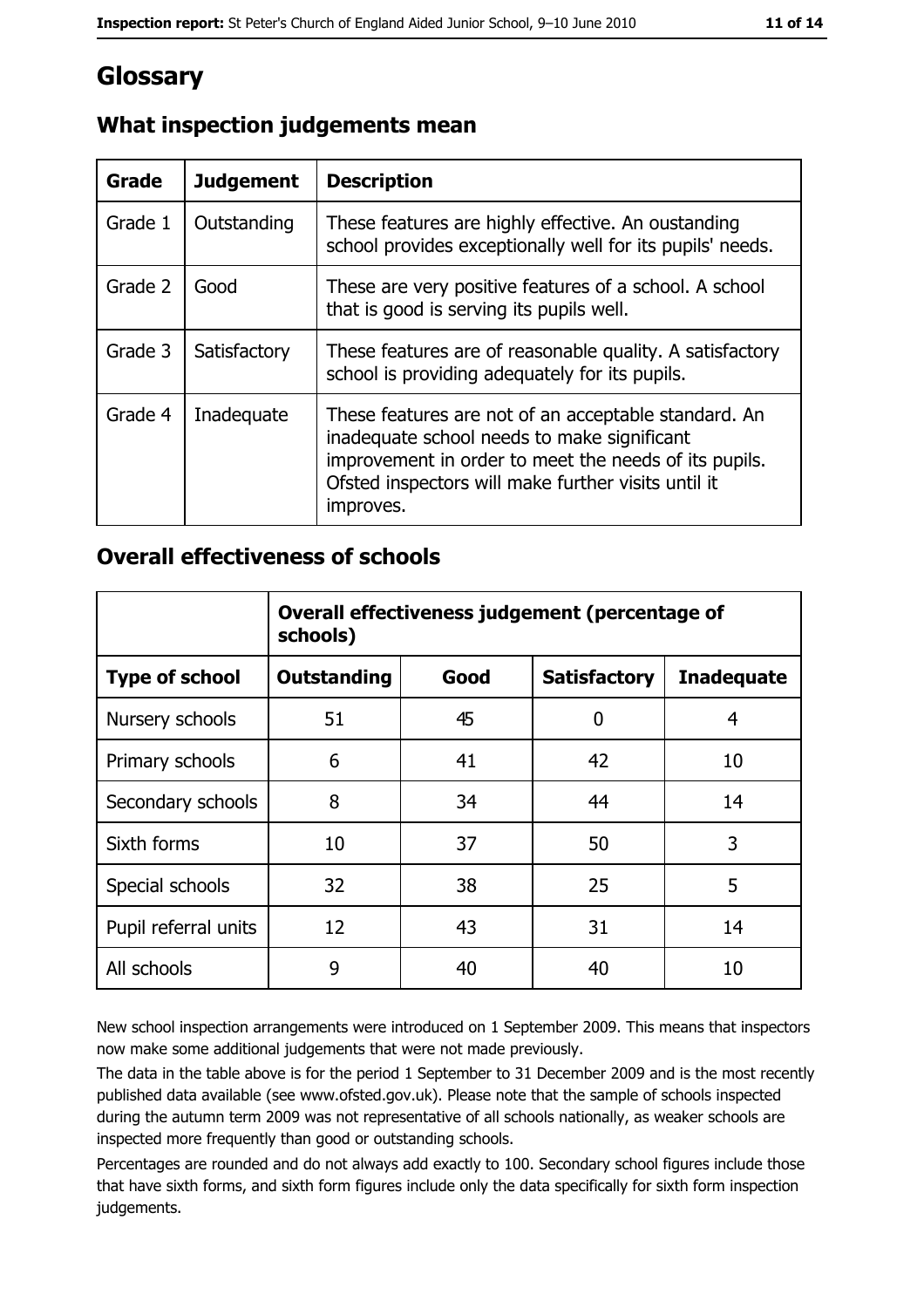# **Common terminology used by inspectors**

| Achievement:                  | the progress and success of a pupil in<br>their learning, development or training.                                                                                                                                                                                                                           |
|-------------------------------|--------------------------------------------------------------------------------------------------------------------------------------------------------------------------------------------------------------------------------------------------------------------------------------------------------------|
| Attainment:                   | the standard of the pupils' work shown by<br>test and examination results and in<br>lessons.                                                                                                                                                                                                                 |
| Capacity to improve:          | the proven ability of the school to<br>continue improving. Inspectors base this<br>judgement on what the school has<br>accomplished so far and on the quality of<br>its systems to maintain improvement.                                                                                                     |
| Leadership and management:    | the contribution of all the staff with<br>responsibilities, not just the headteacher,<br>to identifying priorities, directing and<br>motivating staff and running the school.                                                                                                                                |
| Learning:                     | how well pupils acquire knowledge,<br>develop their understanding, learn and<br>practise skills and are developing their<br>competence as learners.                                                                                                                                                          |
| <b>Overall effectiveness:</b> | inspectors form a judgement on a school's<br>overall effectiveness based on the findings<br>from their inspection of the school. The<br>following judgements, in particular,<br>influence what the overall effectiveness<br>judgement will be.                                                               |
|                               | The school's capacity for sustained<br>improvement.<br>Outcomes for individuals and groups<br>of pupils.<br>The quality of teaching.<br>The extent to which the curriculum<br>meets pupil's needs, including where<br>relevant, through partnerships.<br>The effectiveness of care, guidance<br>and support. |
| Progress:                     | the rate at which pupils are learning in<br>lessons and over longer periods of time. It<br>is often measured by comparing the<br>pupils' attainment at the end of a key<br>stage with their attainment when they<br>started.                                                                                 |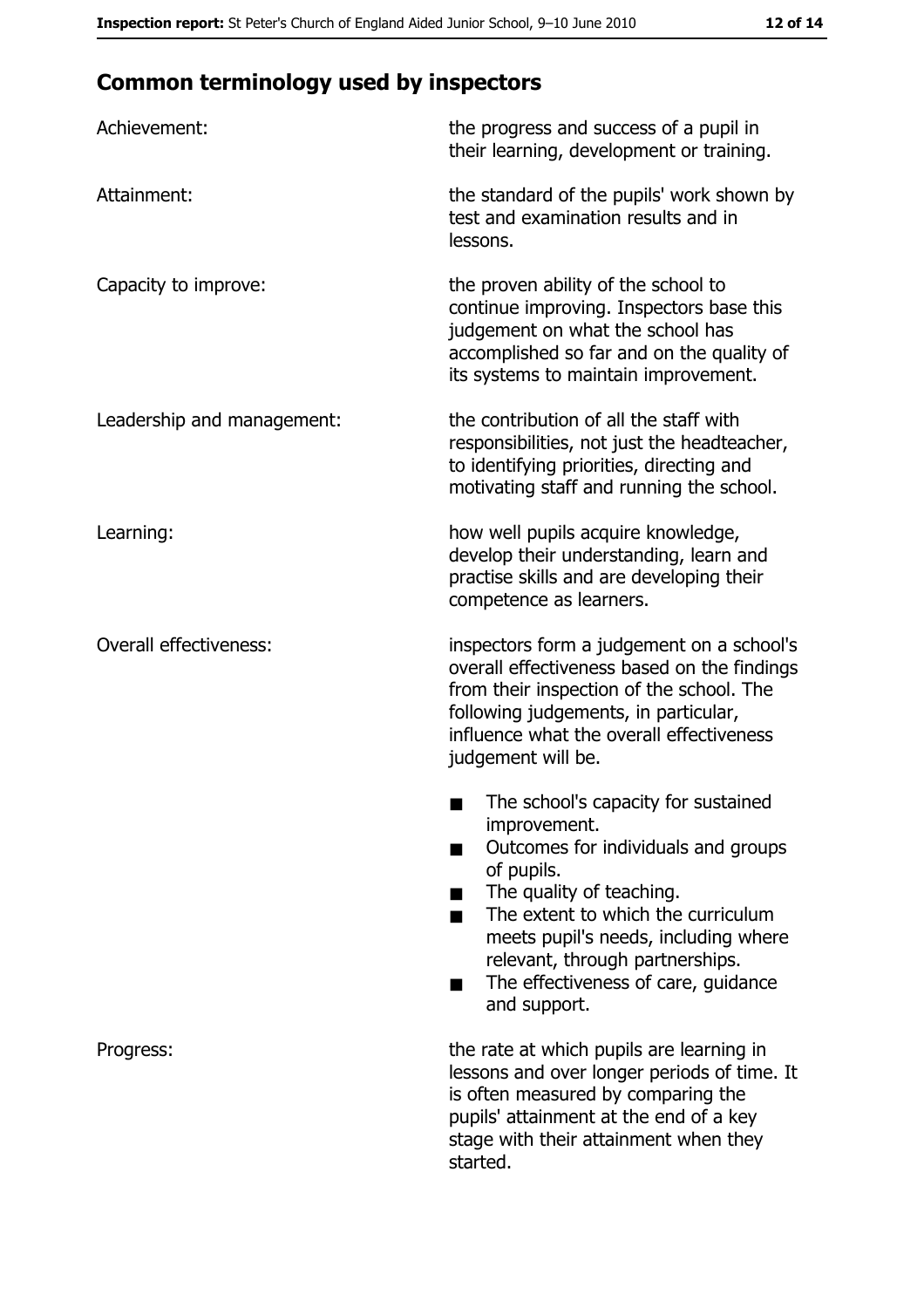This letter is provided for the school, parents and carers to share with their children. It describes Ofsted's main findings from the inspection of their school.



#### 11 June 2010

**Dear Pupils** 

Inspection of St Peter's Church of England Aided Junior School, Derby, DE23 6FZ Thank you for making us feel so very welcome and for answering all our questions when we visited recently to inspect your school. We concluded that it is a satisfactory school in which you receive lots of help from your teachers and teaching assistants to enable you to make satisfactory progress.

We were pleased to learn that you and the vast majority of your parents and carers are very happy with the quality of education you receive. It is good to know that you feel safe in school and your teachers give you good guidance and support. Your good behaviour is helping you to make positive gains in your learning and creates a very happy school community where you all care well for each other. The interest you show in lessons helps you take advantage of some good teaching to make satisfactory progress in your learning. We are also impressed by the links you have made with a school in India and whose culture is different from your own.

We know that your school leaders and governors are always striving to improve the school. With this in mind, we are asking them to do three things. We want your teachers to raise your standards of attainment in mathematics and science, so that you are doing as well in those subjects as you are in English. We want them to inform you consistently what is good about your work and to set out for you the next steps for improvement. We also want them to teach you the skills that will help you to recognise for yourselves the good things in your work and what you need to do to improve. We want them to improve the quality of teaching in lessons to help you to make better progress in your learning and to use precise questioning skills so that they can challenge your thinking and accurately assess how well you have learned things. Finally we want your subject leaders to be more involved in monitoring the quality of your learning in lessons.

You can help with these improvements by continuing to work hard and to do your best at all times. The inspection team wish you all the very best for the future.

Yours sincerely

David Edwards

Lead inspector